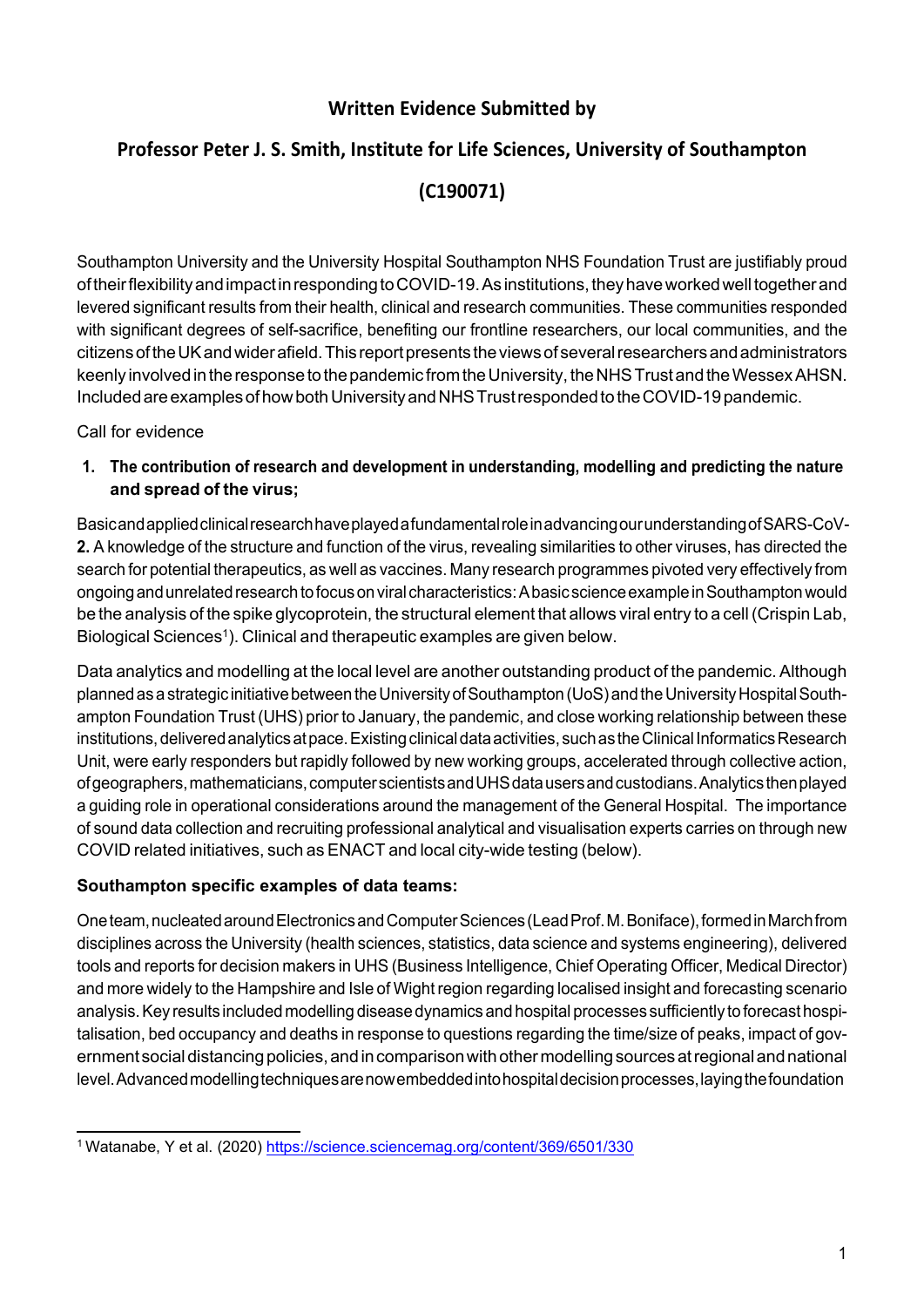for sustainable and efficient ways to manage capacity and demand for future waves. Continuous learning approaches have allowed for new sources of data (e.g. infection rates, death rates, mobility, 111 calls, etc.) to be incorporated into models as they come available, understanding of COVID-19 has increased, and modelling requirementschanged(i.eshiftfromhospitaltocommunityimpacts).Theworkhasbeendisseminatedwidely across the Wessex region and nationally to maximise learning in advanced modelling techniques and how interdisciplinarydatascienceteamscanworkwiththeNHStosolvechallengingproblemsattimesofcrisis.

Another UoS Team, centred in Geography (lead Prof A. Tatem) mobilised to include modelling of intervention effects<sup>2</sup>; modelling of intervention coordination<sup>3</sup>; analysis and modelling of international spread, global mobility effects,transmissionduringtraintravel(inreview);collaborativeworkwiththeOfficeofNationalStatisticson UK population mobility patterns and trends<sup>4</sup>; collaborative work with the UN on demographics mapping<sup>5</sup>; and support to various governments in sub-Saharan Africa on mapping<sup>6</sup>.

The NIHR Biomedical Research Centre (Lead Prof R. Read) Data Science Cross-cutting team designed and set up a system to support the University Hospital Southampton Foundation Trust on the local Dashboard plan for daily pandemic monitoring. Working closely with other theme leads, the team supports COVID-19 studies extracting and integrating clinical and research data locally and collaborating with other NIHR infrastructures. Professor AnnekeLuccassenisassessingtheethicsandinformationgovernancetoenablenewapproachestoclinicaltreatments. Work by the team has delivered an integrated data systems approach to SARS-CoV-2 testing and rapid communication of results to participants and the PHE SGSS system, making it an important exemplar for NHS Test-and-Trace. This has been recognised at the highest levels of government.

Integrated within the BRC Data Science cross cutting theme, the UoS Clinical Informatics Research Unit (CIRU: Lead Prof. Batchelor) hosts a number of groups which have been working effectively in response to the COVID-19 outbreak. Currently CIRU is working on 24 projects that range from Data Management Service and Research in Public Health, Clinical Informatics and the use of Artificial Intelligence and ML.

## 2. The capacity and capability of the UK research base in providing a response to the outbreak, in terms of:

## **Advice to government, public bodies and others on managing the outbreak**

UoS and UHS have worked closely together and fed significant planning information into bodies such as the NationalInstituteforHealthResearchandNHSResearchandDevelopment.Thesebodieshavebeendecisivein their actions and collectively have influenced local, regional and national actions. At a wider and more central level, it seems from this vantage point that government itself could have done better in listening to and responding to, needs and alternative views outside of 'Golden Triangle' Universities.

Overall the UK responded to the COVID-19 pandemic slowly.<sup>7</sup> There is a very significant gap between the ambitions and efforts of the wider research community and the implementation of research outcomes. Even expedited, it may not be feasible to move from research to full-scale use at speed during a national crisis. One suggestion is thatresearch efforts, to develop projected solutions, should therefore be focused during 'peace-time'. During a crisis the focus has to be away from long term research and on selecting and implementing existing or rapid turnaround solutions, some of which are ready to use here and now. The task of selection and implementationatscaleissignificantbutarguablynotonefortheUKresearchbaseasexemplifiedbytheurgentpublic

<sup>2</sup> <https://www.nature.com/articles/s41586-020-2293-x>

<sup>3</sup> <https://www.medrxiv.org/content/10.1101/2020.06.16.20132688v1>

<sup>4</sup> [https://www.worldpop.org/covid19/uk\\_population\\_mobility/](https://www.worldpop.org/covid19/uk_population_mobility/)

<sup>5</sup> https:/[/www.portal.worldpop.org/demographics/;](http://www.portal.worldpop.org/demographics/%3B) [https://unfpapdp.maps.arcgis.com/apps/MapSeries/index.html?ap](https://unfpapdp.maps.arcgis.com/apps/MapSeries/index.html?appid=0f2d99e43fa94db68f5347d349433d45)[pid=0f2d99e43fa94db68f5347d349433d45](https://unfpapdp.maps.arcgis.com/apps/MapSeries/index.html?appid=0f2d99e43fa94db68f5347d349433d45)

<sup>6</sup> <https://grid3.org/news/zambia-partners-with-grid3-to-produce-pop-estimates>

<sup>7</sup> [https://www.theguardian.com/world/2020/jul/24/lack-of-coronavirus-testing-and-ppe-among-uks-key-mistakes-](https://www.theguardian.com/world/2020/jul/24/lack-of-coronavirus-testing-and-ppe-among-uks-key-mistakes-mps-told)mps[told](https://www.theguardian.com/world/2020/jul/24/lack-of-coronavirus-testing-and-ppe-among-uks-key-mistakes-mps-told)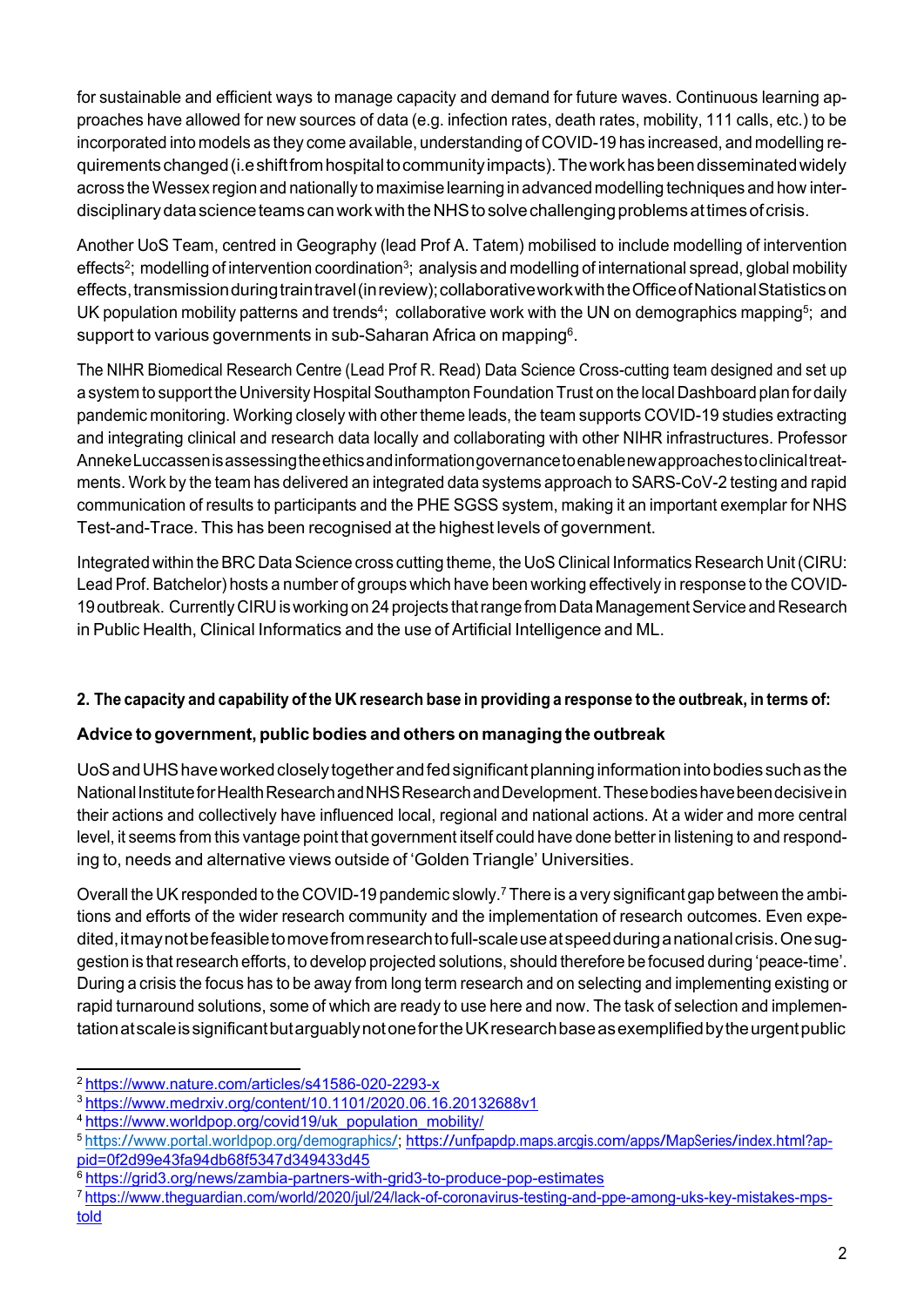health (UPH) initiative that operated during COVID-19. That being said, crises also highlight weaknesses in the research base and in the systems and process for translating research into impact. It is also true, however, that central planning of research efforts seldom delivers and impedes the creativity that an advancing health system requires. There are also clear knock-on effects from adapting an ongoing research portfolio regarding 'business as usual' medical research (see below).

## **The development of testing, diagnostic methods and technologies**

Engineering, physical sciences and chemistry offer tremendous potential for developing or enhancing testing, diagnostics and wellbeing. At the industrial level, as recognized in the Government Life Sciences Industrial Strategy, much of the commercial innovation is generated in the SME community; a fertile ground for university spinouts and building local economies. However, like the situation pre-pandemic the regulatory and approval apparatus, plus the procurement and administrative complexity, in getting any new medtech into application is appalling. Clearly, there is a need for regulation but there was no sign, from the Southampton experience, that centralprocessesforstreamliningwereputinplaceandacceleratedaccessmadepossible. Thisisinsharp contrast to the therapeutic and vaccine regulatory activity, which responded rapidly, decisively and effectively (see below).

Despite the above, the infrastructure built up through a long collaborative relationship between the University of Southampton and University Hospital Southampton permitted a very rapid response to the need for innovative PPE when the first patient was diagnosed at the Southampton General (the PeRSo project: H Morgan Electronics and Computer Sciences and P Elkington Medicine<sup>8</sup>). Other notable examples are, MisSO (producing supplies of vital solutions used to ensure facemasks for healthcare workers are fitted safely: D Boche, Medicine and S. Mahajan, Chemistry), and a molecular point of care testing device for Covid-19 (T Clark Medicine). Many other testing and diagnostic projects, as well as app development and patient, public and frontline support activities, have also taken place. See for a selection [https://www.southampton.ac.uk/life-sciences/about/in](https://www.southampton.ac.uk/life-sciences/about/index.page)[dex.page](https://www.southampton.ac.uk/life-sciences/about/index.page)

## **The development and testing of vaccines and therapeutics**

Urgent Public Health procedures were very good at bringing a national and focused response. Individuals, universities and trusts, which were overseen by a flexible NIHR, performed admirably<sup>9</sup>. As a result, In terms of clinical trials and vaccines, the UK has been globally leading through the publishing of protocols and the running ofclinicaltrialsaimingtoanswerimportantquestions.Itneedstobenotedthatsignificantactivityandimpact took place out with the 'Golden Triangle', where resources and researchers are more distributed and focussed investment less. From Southampton, a good example is the Recovery Protocol – the trial that has given the world the three most important results in treatment trials so far: the use of Dexamethasone and Remdesivir, the uselessness of lopinavir-ritonavir, and harm of hydroxychloroquine. The Protocol generated a global impact as it influenced change in international guidelines three times within a month. While preparing this report to the Committee the University of Southampton and drug-development-company [Synairgen](https://www.linkedin.com/company/synairgen-research-ltd/) [Research](https://www.linkedin.com/company/synairgen-research-ltd/) [Ltd](https://www.linkedin.com/company/synairgen-research-ltd/) have announced positive results from clinical trials of a drug (SNG001 - inhaled formulation of interferon beta) that may prevent worsening of COVID-19 in those most at risk. The odds of developing severe disease (e.g. requiring ventilationorresultingindeath)duringthetreatmentperiod(day1today16)weresignificantlyreducedby79 per cent for patients receiving SNG001, compared to patients who received placebo. A further example of pivoting to meet the pandemic challenge.

Research and development made an enormous contribution. In the space of four months, clinicalresearch queried 4 possible drug treatments, ruled out 2 and brought the other 2 to application. A collaboration between

<sup>&</sup>lt;sup>8</sup> Elkington et al. (2020) [https://engrxiv.org/rvcs3/;](https://engrxiv.org/rvcs3/) Elkington & Morgan (2020) [https://www.sciencedirect.com/sc](https://www.sciencedirect.com/science/article/pii/S016344532030236X?via%3Dihub)i[ence/article/pii/S01634453203023](https://www.sciencedirect.com/science/article/pii/S016344532030236X?via%3Dihub)6[X?via%3Dihub](https://www.sciencedirect.com/science/article/pii/S016344532030236X?via%3Dihub)

<sup>9</sup> <https://www.theguardian.com/commentisfree/2020/jul/21/vaccine-treatements-interferon-beta-1a-therapy>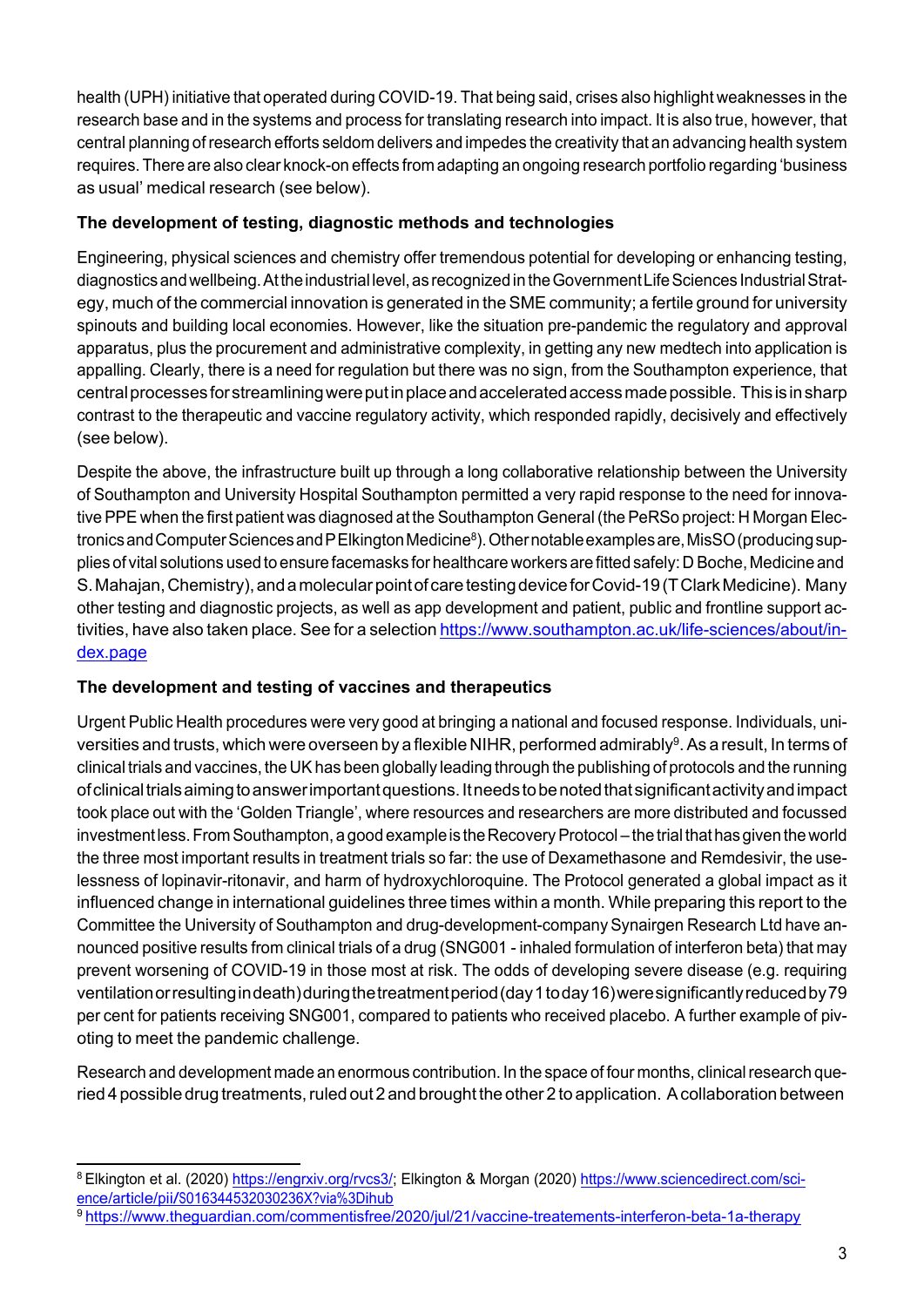theUniversityofSouthamptonandtheUniversityofOxfordonthevaccinetrialallowedtheprojecttodevelop from Phase 1 to 2 in 4 months. This incredible achievement moved at a phenomenal pace.

At the same time, it is important to highlight the scale, range and depth of cross-cutting research undertaken by the National Institute for Health Research [NIHR] Southampton Biomedical Research Centre [BRC] during this pandemic,advancingthediseaseunderstandingandunderpinningtheclinicalapplication.Flexibilityinresponse is key. Highlights of the research undertaken are:

- **TheRespiratoryandCriticalCare**teamwhichhas25projectsandhasrecruited1,856participants.Specific to Southampton, this team ran a number of COVID-19 trials including a) trials to determine the safety and efficacy of inhaled SNG001 (IFN- $\square$ 1a for nebulisation) for the treatment of patients with confirmed SARS-CoV-2 infection, b) a clinical trial of Bovactant (Alveofact®) for the treatment of moderate to severe COVID-19, c) the Safefit trial assessing virtual clinics to deliver universal interventions to maintain and improve mental and physical health in people with cancer who are following social distancing quidance, d) evaluating the clinical impact of routine molecular point-of-care testing for COVID-19 in adults presenting to hospital, e) COVID-19 infections in people with Primary Ciliary Dyskinesia and f) examining T cellresponses in virus infection (ExCel).
- **The Nutrition Research** team ran <sup>8</sup> projects and recruited 10,323 participants.Studies have included surveying mothers and adolescent children to ask about their COVID-19 related experience from the Southampton Women's survey; assessment of Pregnancy and Neonatal Outcomes in COVID-19 (UPH); evaluation of risk of severe illness from COVID-19 in patients with metabolic dysfunction associated fatty liver disease and increased fibrosis scores; and a study to assess whether obesity is a risk factor for greater COVID-19 severity. On-going work continues with citywide saliva-based testing in Southampton, which will inform the Cabinet Office regarding lockdown release efficacy.
- **The MicrobialScience** team has <sup>15</sup> projects and has recruited 1,649 participants.Studies include <sup>a</sup> repurposed MRC programme to develop a genetically modified bacterial vector vaccine expressing COVID antigens, an observational study of coronavirus infection in primary or secondary immunosuppressed children, and, assessing a patented, non-toxic disinfectant with long-term residual activity to safely decontaminate surfaces of SARS-CoV-2.
- **VaccineTrials:**By combining resources, COVID-19 vaccine trials are currently being delivered including <sup>a</sup> phase I/II study to determine efficacy, safety and immunogenicity of the candidate d) vaccine ChAdOx1 nCoV-19 in UK healthy adult volunteers (OPEN) and a phase 2/3 study to determine the efficacy, safety and immunogenicity of the same candidate vaccine

ThebrillianceofthisSouthamptonresponsedoesnotcomewithoutacostthatshouldinformfuturepractice. Despite the benefits of having regulatory and governance pooled, which enable the progress in vaccines and therapeutics outlined above to take place in weeks not years, this is not a sustainable process outside of the pandemic. For example, research, particularly academic, would be constrained. In order to focus on COVID-19, 30 studies were set up in days rather than months, with people working round the clock. The trade-off was clear as 600 ongoing and 200 planned clinical studies were paused. Further, the costs of COVID trials were not covered with thirty studies costing approximately £120 million out of a total Clinical Research Network fund of £250 million. The NIHR has picked up the costs for accelerated progress but other funders should be contributing. Now the system faces an impossible task; maintaining COVID research, sustaining treatment and restarting normalandresearchactivities.Thesystemwillnot cope.TheGovernmentneeds toseek**broadnationalinput**from the NIHR networks and the NHS Trusts' R&D and operational offices to develop a workable and proactive plan, for the present as well as for future crises.

Another tangential issue was the UoS approach to dealing with legal risks and decisions to furlough some of its staff, which limited, in some areas, its capability as a research institution to tackle the challenges posed by the pandemic. For example, researchers in psychology and in business, with all their potential transferable skills were not adequately utilised because of furlough rules.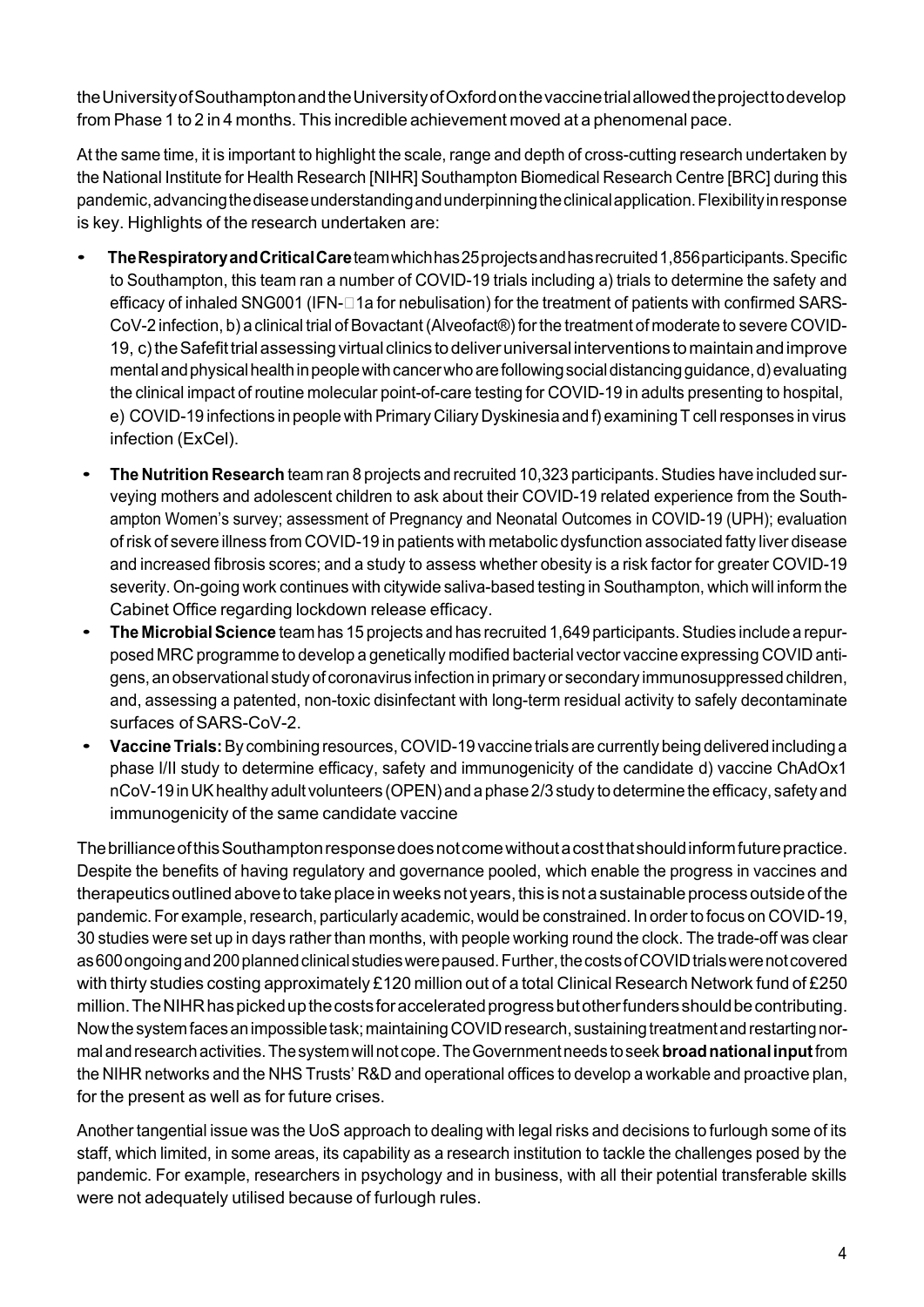#### **3. The flexibility and agility ofinstitutions, Government departments and public bodies, and processes to respond appropriately during the crisis including**:

#### **The availability and responsiveness of funding**

Funding itself has not been a limiting factor in the research during the recent crisis. Rapid response mechanisms worked well (but see the section above on the gap in clinical trial costs). However, funding for SMEs to develop novel solutions was woefully inadequate. This was worsened by the fact that the UK does not have the breadth of skills in industry to rapidly develop diagnostic solutions, unlike the experience ofSouthKorea in the early days of the pandemic.

#### **The optimal functioning of regulatory and ethical processes**

The regulatory and academic ethics processes have been streamlined. For example provision of an 'expedited routeforCEmarkingforPPE'.Forresearchers,thisallowedamoreadaptiveresponsetotheCOVID-19challenge. However, there is still significant scope for improvement here. There has been a lack of clarity on the new expedited regulatory framework, a lack of transparency in how that is interpreted by the notified bodies, and a lack of clarity on what standards are needed above and beyond CE marking by the regulator in this area, the Health and Safety Executive ['HSE']. It appears that CE marking is necessary but not sufficient for PPE approval, and additionalevidenceaboveandbeyondthatneededforCEmarkinghasbeenrequestedbyHSE.Therequirement to provide that evidence should have either been included in the CE mark, or suppliers should been made aware of the additional requirement at the start of a CE application, not at the end. As a result, a locally designed piece ofPPE, with potential to have national impact, is not yet available to thosewho need it.We have seen many weeks of delays, in partbecause apublic body has run a process sequentially which could have been run in parallel.

Public bodies within the national NHS structure have also provided 'open-inboxes' to suppliers and innovators. This is fast, and easy to initiate, but produces a very significant volume of unstructured information about what the offer is. Those same public bodies then lacked the expertise and capacity to triage through the large volume of offers. Whilst this situation was rectified after some weeks, valuable offers of industry support were unansweredforweeks,causingdelayandfrustration.Thesimplesolution(nowlargelyinplace)isthatalloffersof support are made through online webforms which capture essential information and with clear processes in the back end for rapid first-line triage.

Astreamlining of Information governance processes, through COPI (Control of Patient Information) Notices, has ensured that healthcare organisations, arm's length bodies and local authorities can share necessary data more easily in response to COVID-19. Easier access to the data benefits not only immediate service delivery but also research and planning for improving service delivery and individual treatment.

#### **TheavailabilityandinfluenceofscientificadviceinallGovernmentdepartmentsandpublicbodies—including by departmental Chief Scientific Advisers**

This needs to be answered in a public enquiry. Currently, the impact of COVID-19 on the citizenship of the UK is one of the worst in the world.

#### **The extent to which decisions taken drew on that advice**

See above

#### **4. Thecapacitytomanufacture anddistribute testing,diagnostics,therapeutics andvaccines: Bothstanding capacity and capacity able to be mobilised**

ThecapacityandcapabilityoftheUKresearchMedTechbasehasbeenconstrained.Theissueliesintheprocess ofregulatoryapprovalat centralgovernment.Thishasbeenslow,poorlyequippedandunabletocope.This impeded the potential of research conducted locally, and great delays have been caused to research ideas that could have had a positive national outcome. There was also lack of clarity on the applicable regulations and the